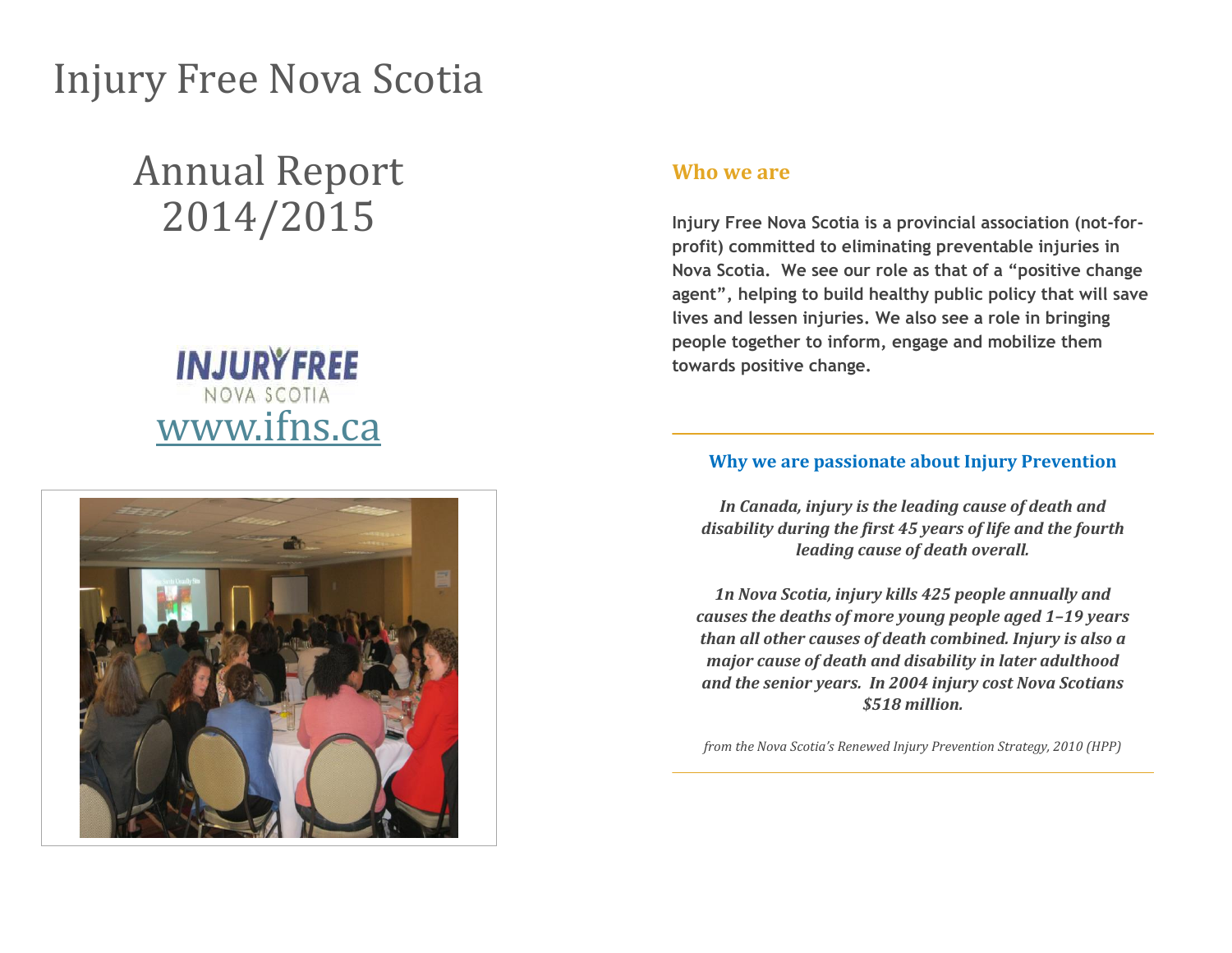## 2014/2015 IFNS Board

### **Officers:**

Dr. Natalie Yanchar – President

Dan Steeves – Vice-President

Jill Schwartz – Treasurer

**Directors:**

Beth Currie

Sarah Hergett

Jenna Hopson

Krise Jones

Katie Mallam

**Staff/Executive Director:** 

Shirley Burdock

## Focus 2014 - 2015

### **Ensuring that Evidence Informs our Work**



**Part of the work of our organization involves the pursuit of information that will heighten our understanding of issues that are vectors for injury in Nova Scotia.**

### **Ongoing Partnerships**



**Injury Prevention is not achieved in a vacuum, but rather through respectful and diverse partnerships. By collaborating in a meaningful and ongoing way with credible organizations that share a passion for injury prevention, together we move the important work forward.** 

### **Injury Issue-Specific Engagement**



**Sometimes a shared concern for a specific injury vector leads us to partner on specific initiatives and events across the province that increase mutual understanding of the work ahead and pave the way for future partnership.**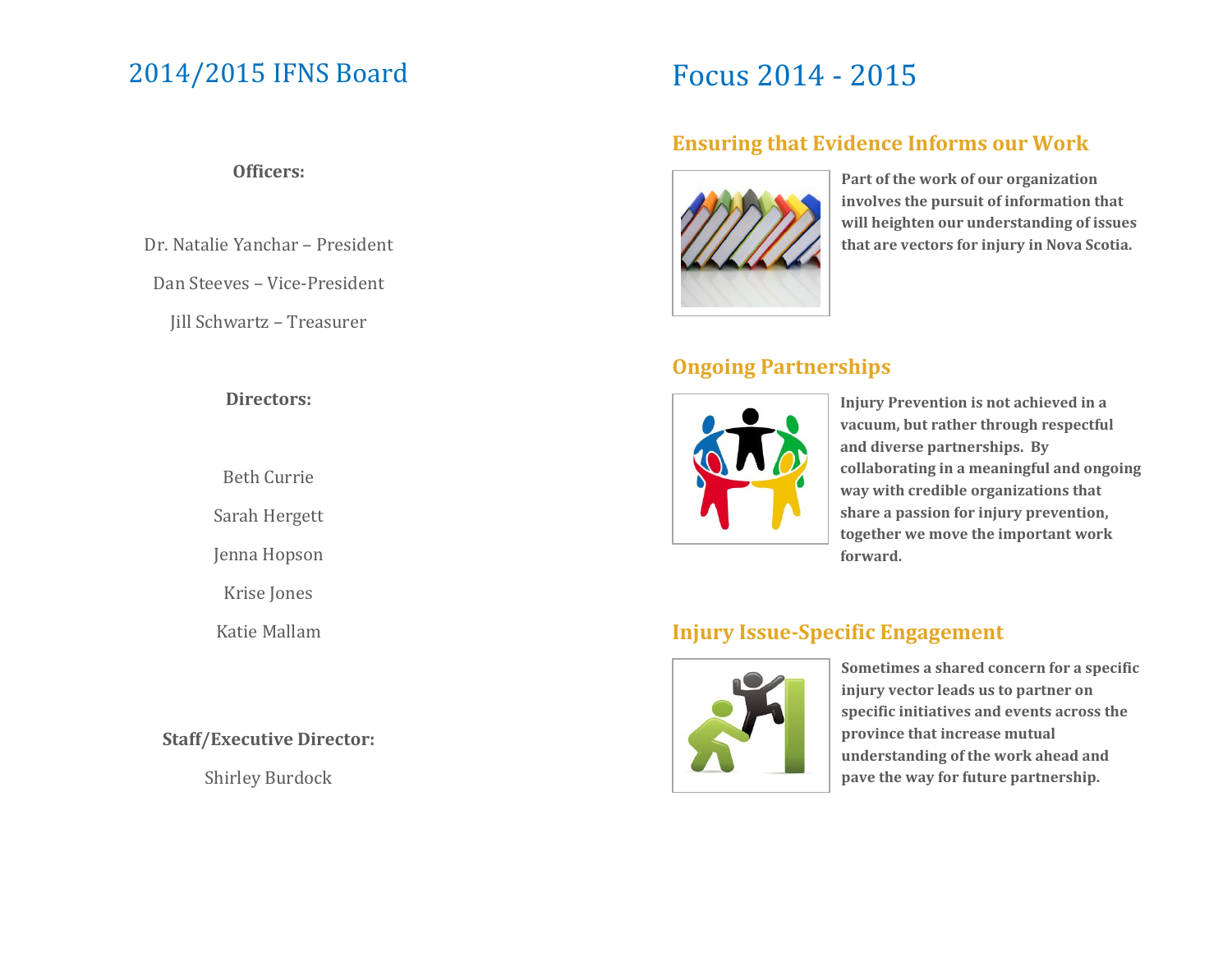## Pursuing Evidence in 2014/2015

Knowing that the top three serious injury and injury-related death causes in Nova Scotia are **Motor Vehicle Collisions, Falls and Suicides/Suicide Attempts,** we have pursued a greater understanding in the following areas:

### **Issue: Underage drinking**

The primary objectives of the research were to:

- $\Box$  Measure concern about underage drinking in relation to other health and wellness issues
- $\Box$  Collect current and past underage drinking estimates
- $\Box$  Gauge knowledge of the various risks associated with underage drinking

### **Issue: Cannabis**

The primary objectives of the research were to:

- $\Box$  Assess public opinions on the recreational use of cannabis;
- $\Box$  Examine current levels of awareness of medical and recreational cannabis use;
- $\Box$  Determine current levels of knowledge of the risks associated with cannabis use.

### **Issue: Alcohol and Suicide**

The primary objective of this literature review has been to explore what is known, internationally, about the relationship between alcohol and suicide.

## Surveys/Reports

## **Underage Drinking**



Attitudes about Underage Drinking among Nova Scotia Parents, June 2014

Supporting Infographic included on th[e www.ifns.ca](http://www.ifns.ca/) website

## **Cannabis**



Cannabis Survey, March 2015

### **Alcohol and Suicide**



Alcohol + Suicide: A Review of the Literature, April 2015

Supporting Infographics (6) included on the [www.ifns.ca](http://www.ifns.ca/) website

## **King's Hit: Violence and Suicide**

Work initiated within 2014/15 on the issue engaged a journalist to carry out a scan of related media accounts and court records. While preliminary findings have been gathered, work continues on this initiative within 2015/16.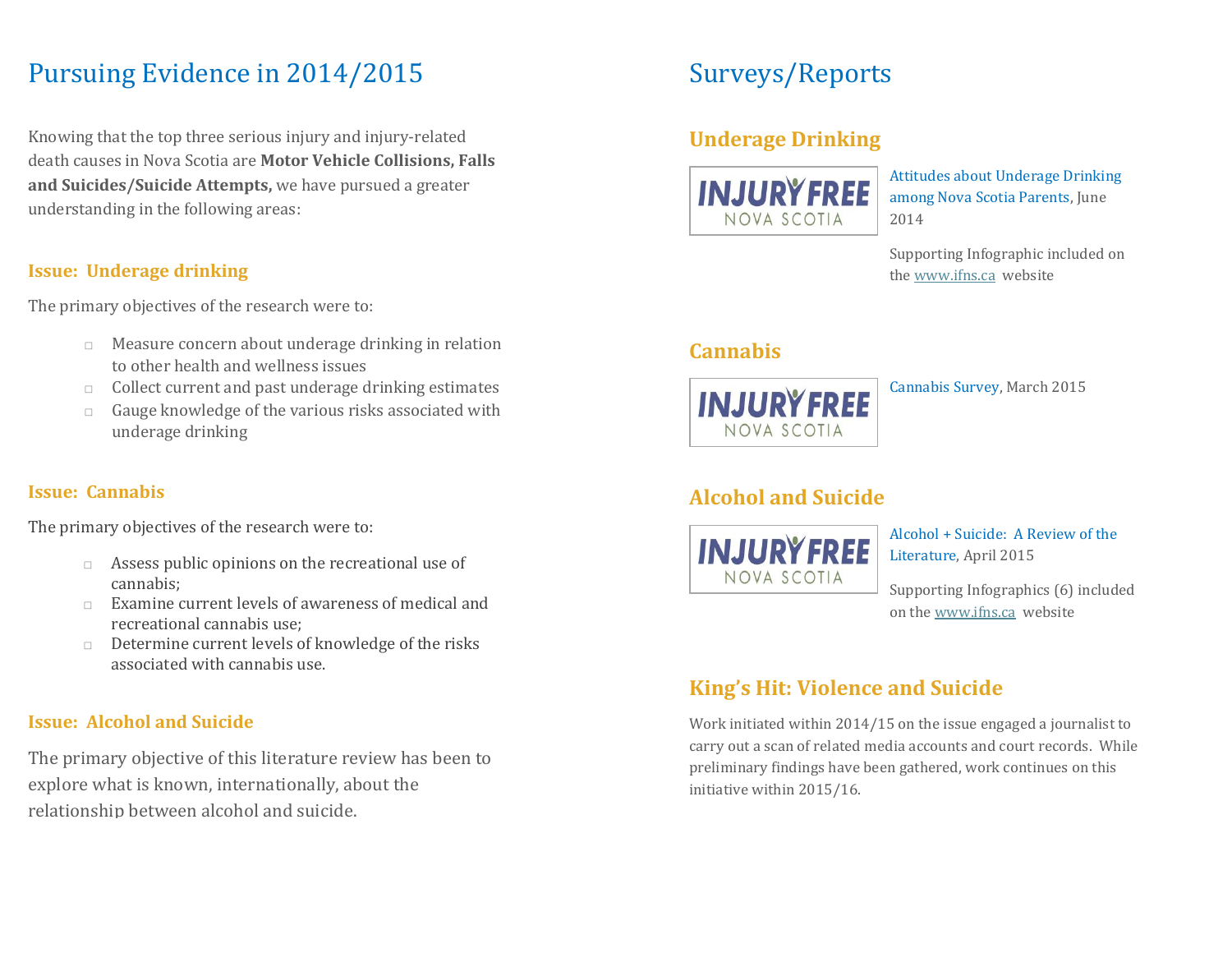## Ongoing Partnerships in 2014/2015

Ensuring we engage on broad injury issues across the lifespan we are members within the following boards. Specific information related to areas of partnering involvement over the past year can be accessed through their individual websites :

#### **Canadian Collaborating Centres on Injury Prevention**: www.**cccip**.ca

**Atlantic Collaborative on Injury Prevention** (vice-chair): **[www.acip.ca](http://www.acip.ca/)**

Within the top injury issues we continued to engage in a partnering leadership role with the following boards and committees:

#### **Road Safety Advisory Committee**: Community Co-chair

Residential Speed Zone Study

Road Safety Youth Committee/ Youth Road Safety Camps

Graduated Driver's License Program changes

Funding support for local initiatives

#### **Inter-sectoral Falls Prevention Committee**

#### **Communities Addressing Suicide Together (CAST): Annapolis Valley**

Weaving the Threads of Community Resilience/Annapolis Valley Suicide Prevention Conference

**Kings Community Action Group on Gambling Harms (KCAGoG)** Community Readiness Project

## Issue-Specific Engagement

We have responded to increased requests province-wide for support to local community injury prevention work. As well, we have pursued continuous learning on issues of injury. One highlight for us in 2014- 2015 was our coordinating/hosting of the May 2014 Health Promotion Knowledge Exchange Event, our third and largest one since 2012. This event, *Mobilizing our Communities,* engaged 185 diverse stakeholders across the province to discuss issues of health promotion and injury and initiate tangible plans to move needed work forward. Coordinating this initiative represented 12 months of ongoing work. In addition, some key areas of pursuit include:

- □ April 2014**:New Minas: Kingston-Greenwood Community Health Board Municipal Alcohol Project - resource support**
- □ May 2014: **National Road Safety Conference**
- □ September 2014: **Annapolis Valley Suicide Prevention Conference/ Speaker on Alcohol & Suicide**
- □ October 2014: **National Construction Code: Residential Stair Legislation (Amendment 843)**
- □ November 2014: **Yarmouth: Initial Engagement with Health Promotion Partners on shared injury issues**
- □ November 2014: **Wolfville: Horton Community Schools in-service: Youth & Resiliency/ Speaker, Alcohol & Youth** November 2014: **Halifax:** Falls Prevention Symposium
- □ December 2014: Halifax**:** Project Lifesaver/Railway Safety
- □ December 2014: Kentville**: A**ddressing Homelessness
- □ January 2015**: Wolfville/EKings: Substances and Suicide**
- □ February 2015**: Berwick: Kingston-Greenwood CHB Board/Co-Facilitator of Partners for Change Workshop**
- □ February 2015: Sydney: CBHA, Municipal Alcohol Policy, Knowledge Exchange Event/ Speaker on IFNS Alcohol Work